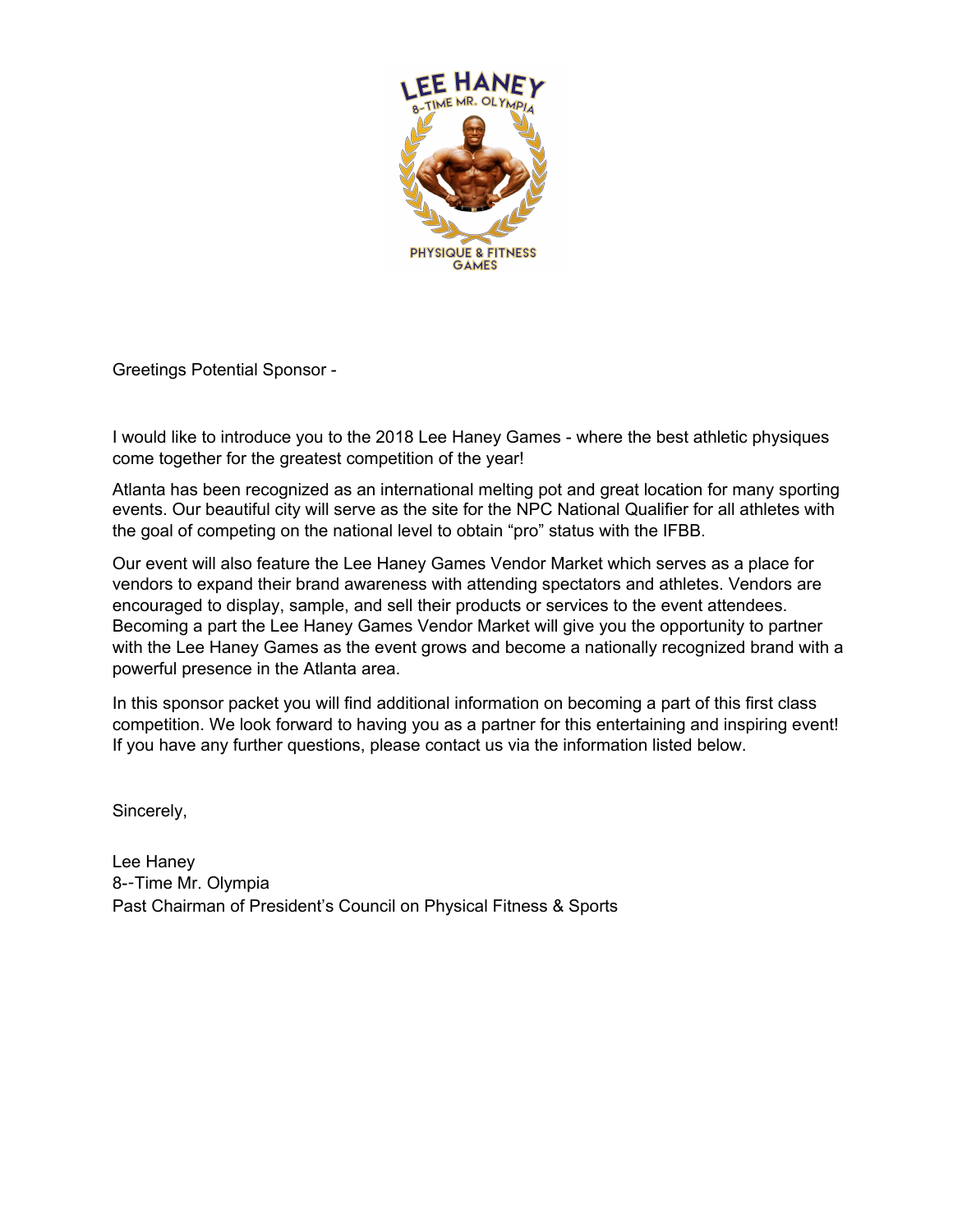

## **2018 Lee Haney Games**

### **Exhibitor Information**

**Location:** The Georgia International Convention Center **Dates: October 26-27<sup>th</sup> 2018 Expected attendance:** 1k to 2k spectators from all over the US **Expected athlete participation:** 400+ Athletes

#### **Highlights:**

- -- Atlanta Airport SkyTrain is conveniently connected to the GICC location for air travel
- -- On--Site Hotels at the GICC are located within steps of the event location
- -- On--Site Restaurants and Marta available within steps of event location
- -- Event Media and Marketing coverage area extends to the greater Atlanta and nationally
- -- 200% Growth expected from the 2017 Lee Haney Physique & Fitness Games
- -- Companies that are participating in 4th annual Lee Haney Games Market this year (i.e. Professional Services, Local Businesses, Activewear, Health foods, workout supplements, Vitamins, Natural & Holistic products) Sample & Sell your product at the Market!
- -- Fit Kid Zone will be hosting both fun and physical activities for youth of all ages

#### **Demographics:**

- -- Fitness enthusiast/ health conscious consumer / Pro & weekend athlete/ General Public
- -- Equal Male: Female ratio; Family Friendly event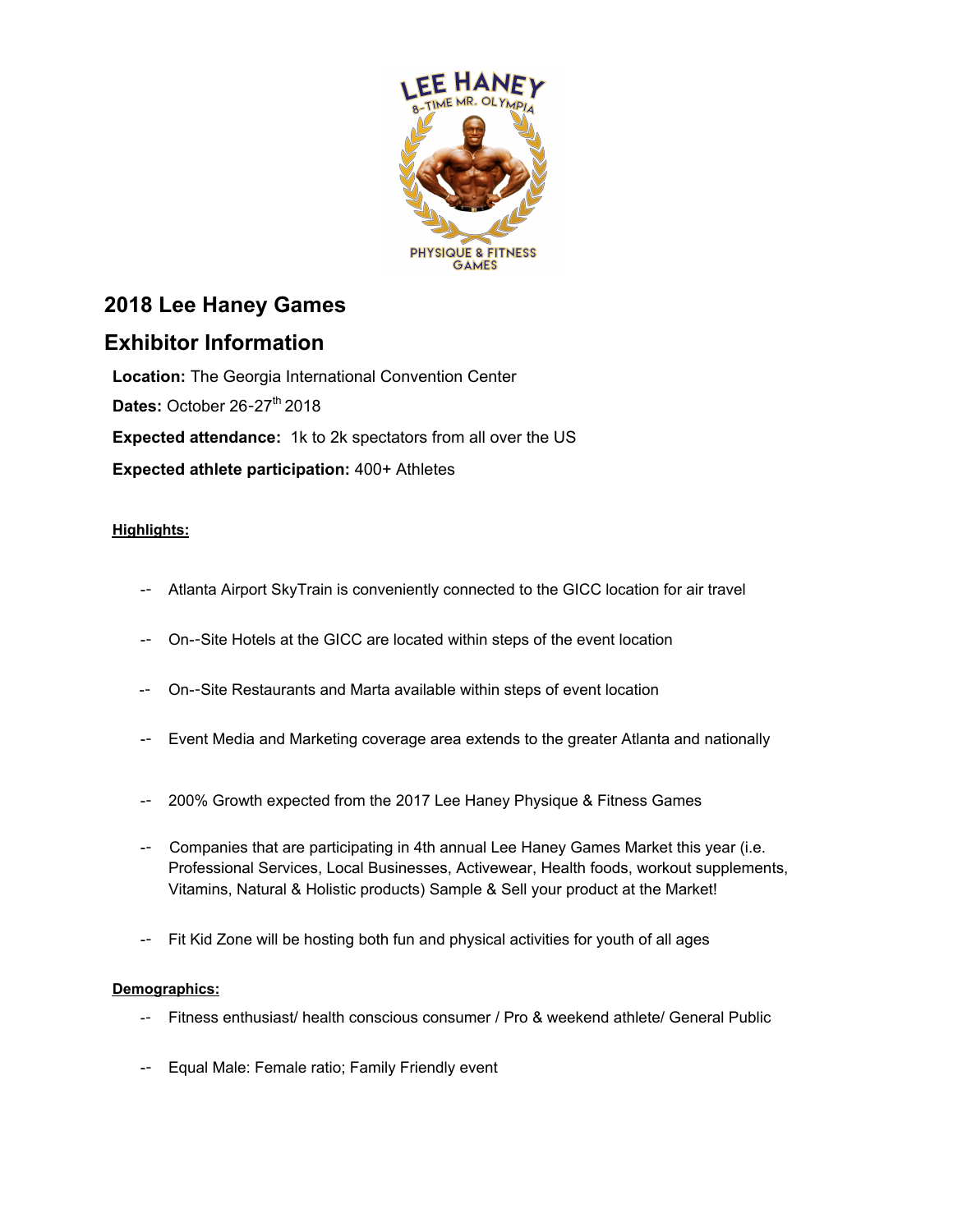

# **October 26-27, 2018 Georgia International Convention Center**

| 2018 Co--Title Sponsorship Package<br>Naming and Promotional Rights to Kid Zone<br>Branding Opportunities with our Charity<br>Invitation to Event Reception (TBD)<br>1 Lee Haney Speaking Engagement<br>10x20 Booth Package<br>Logo on all Event Signage as Co-Title Sponsor<br>Sponsor Logo Branding on All Event Marketing Materials<br><b>Trophy Presentation Opportunity</b><br><b>Six Premium Seats for Sponsor Guests</b> | \$15,000 |
|---------------------------------------------------------------------------------------------------------------------------------------------------------------------------------------------------------------------------------------------------------------------------------------------------------------------------------------------------------------------------------------------------------------------------------|----------|
| 2018 Platinum Sponsorship Package<br>10x20 Premium Booth Package<br>Invitation to Event Reception (TBD)<br><b>Premium Booth Location</b><br>Logo on all Event Signage as Platinum Sponsor<br>Sponsor Logo Branding on All Event Marketing Materials<br><b>Trophy Presentation Opportunity</b><br>Four Premium Seats for Sponsor Guests                                                                                          | \$5,000  |
| 2018 Gold Sponsorship Package<br>10x20 Booth<br>8ft Pipe & Drape   6ft skirted table 4 - chairs<br>4-Booth Badges                                                                                                                                                                                                                                                                                                               | \$750    |
| 2018 Purple Sponsorship Package<br>10x10 Booth<br>8 ft. Pipe & Drape   6ft Skirted Table 2- chairs<br>4-Booth Badges--                                                                                                                                                                                                                                                                                                          | \$500    |

.